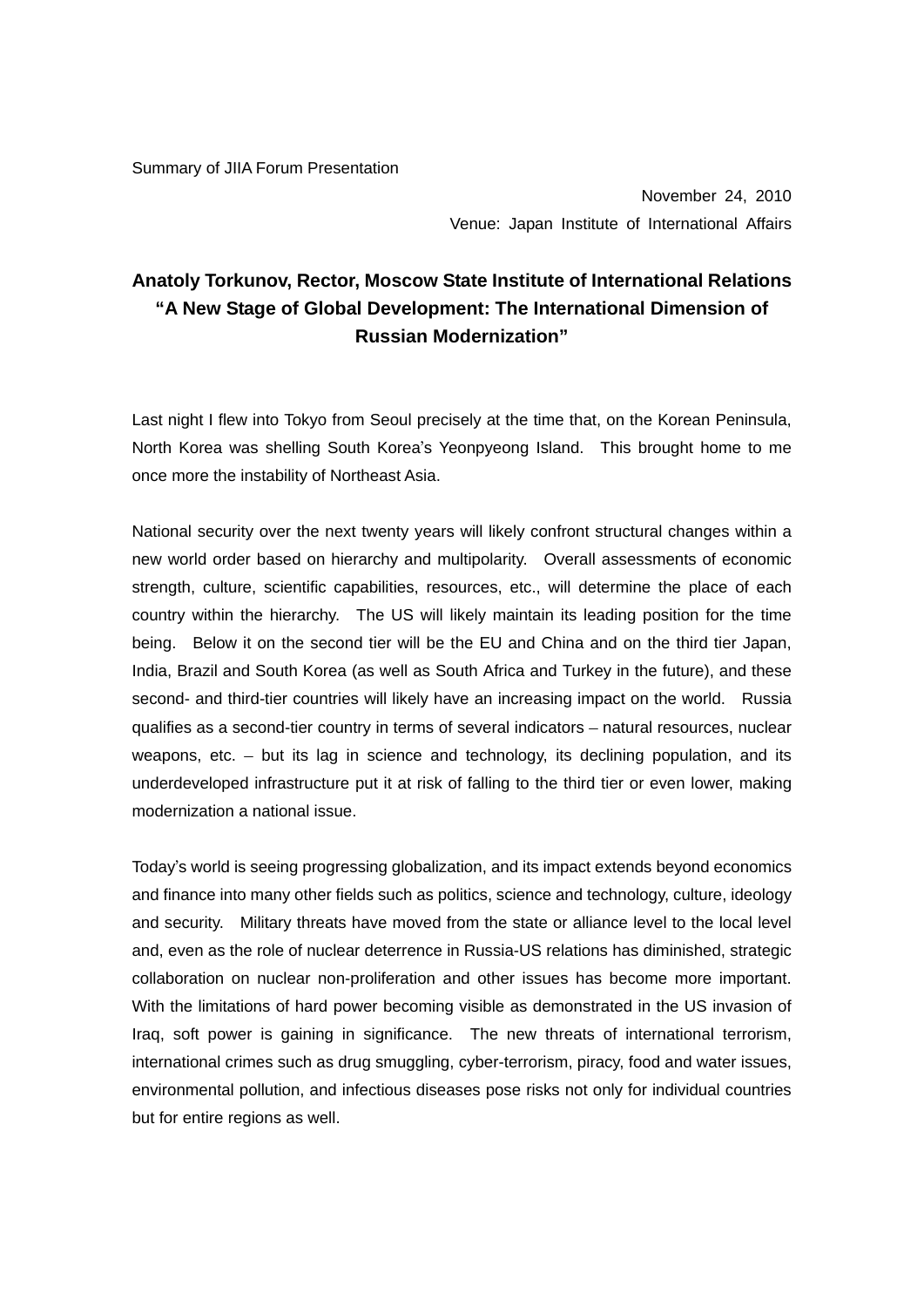We have entered a new stage of development in international relations, characterized by the appearance of the Obama administration in the US, the EU Lisbon Treaty, the new European and Atlantic security initiatives of President Medvedev, the Georgia-South Ossetia conflict, etc. The true nature of this new stage of globalization is to be found in the regional formation process. Although the start of a new stage naturally cannot completely rewrite the international political and economic development trends of the 1980s and 1990s, it will modify their interrelationships and regional priorities. International conflicts, the proliferation of weapons of mass destruction, and religious terrorism are spreading over many regions. It may seem a contradiction that, in a world with dramatically higher speeds of information dissemination and technological development, efforts to resolve threats in Iran, the Korean Peninsula, Afghanistan, Sudan, and off the coast of Somalia are lagging. Delays in resolving issues can be seen not only in military matters but also in numerous other areas such as environmental/climate change issues and related energy issues, illegal immigration, human trafficking, and the peaceful use of nuclear power. Where there is no political will, there is no resolution.

Nevertheless, there are also reasons for optimism. The emergence of the Obama administration was one important reason, leading to a lessening of anti-American sentiments in the Islamic world. Opportunities for collaboration between Russia and the US, and between Russia and the West as a whole, have also expanded. However, ratification of the US-Russia START treaty has been held up in the US Senate. The countries of NATO would do well to recognize the infeasibility of NATO-centric security efforts in Europe and Asia. Positive developments in the Asia-Pacific region include the development of numerous international frameworks – including APEC and ASEAN as well as the East Asia Summit in which Russia and the US are to participate from next year – and the transformation of the G20 into an increasingly functional mechanism for breaking out of economic crises and avoiding currency wars.

Russia's modernization program occupies an important place also in its relations with countries in the Asia-Pacific region. Japan, China and South Korea are clearly leaders in today's global development, and they are skillfully combining traditional and modern elements to present a new scheme for governance. Bilateral relations between Japan and Russia must be raised to the level of mutually beneficial intellectual exchange, and the conditions for this are already in place. Russia is intent on actively engaging in such frameworks as the East Asia Summit, ASEM, APEC and ARF. Trade and investment between Japan and Russia did see a decline due to the economic crisis, but they have